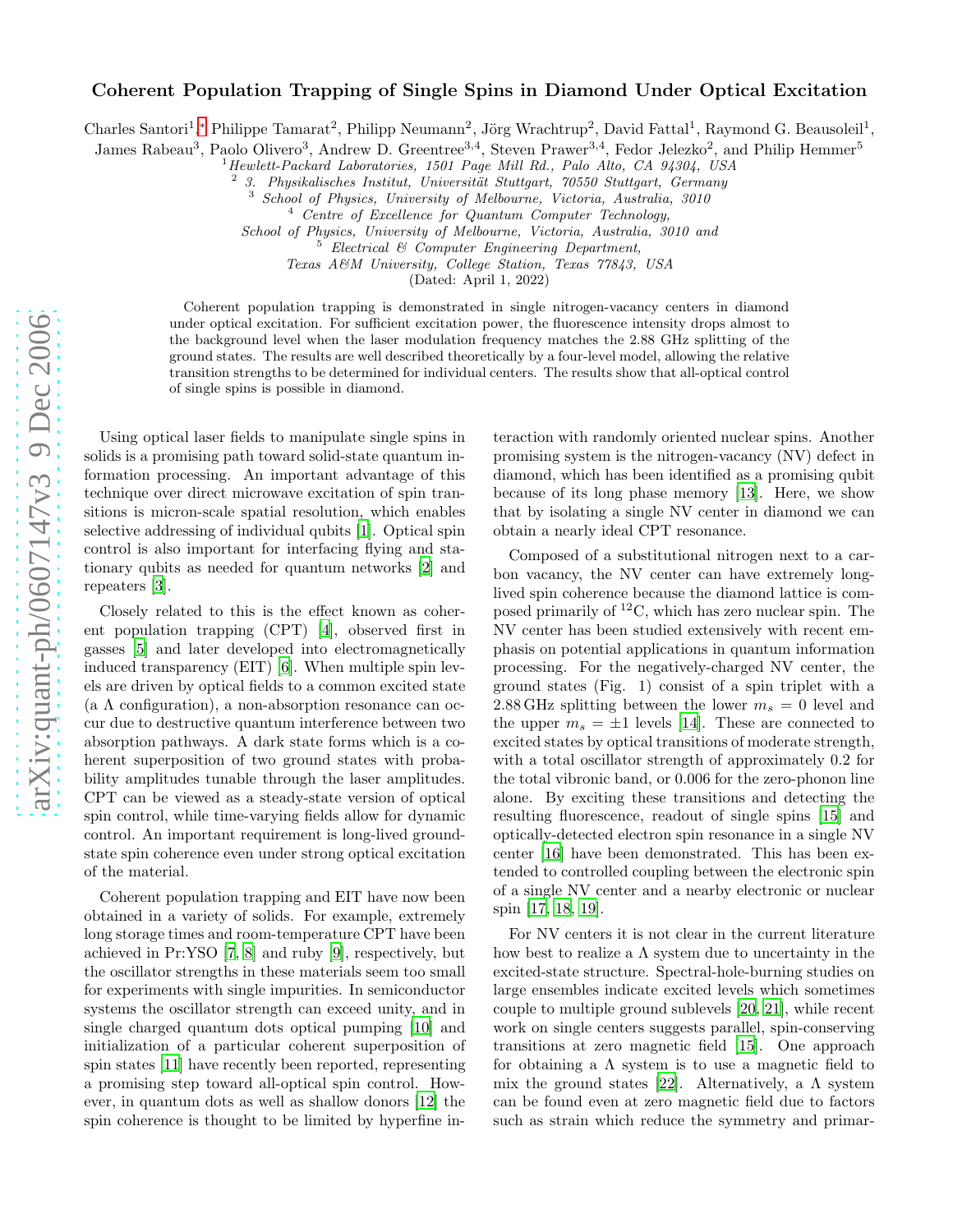

FIG. 1: Schematic energy level diagram of a strained NV center showing resonant optical frequencies coupling ground states  $|1\rangle$ ,  $|2\rangle$  and  $|3\rangle$  to excited state  $|4\rangle$ .  $\Omega_i$  are the Rabi frequencies,  $\delta_i$  are the optical detunings, and a and b are the splittings in the lowest three excited states.

ily modify the excited states [\[23](#page-4-5)]. The level diagram in Fig. 1 is appropriate for the strained case. The excited states are split by their orbital components into two spin triplets. As discussed in Ref. [\[24\]](#page-4-6), under strain the nonspin-conserving transitions can be enhanced through the spin-orbit interaction.

We performed measurements on natural type IIa diamond samples obtained from URAL with a (111) orientated top surface. The samples have low enough NV concentrations that single centers can be accessed individually by confocal microscopy [\[25](#page-4-7)]. The samples were cooled to 2−10 K in a liquid-helium cryostat. To increase the proportion of NV centers with allowed spin-flip transitions, we applied stress mechanically by mounting the sample such that it was squeezed by the copper sample mount when it contracted upon cooling. A piezoelectric transducer allowed for additional adjustments. By this method we obtained a splitting in the ensemble zerophonon line of  $\sim 30 \text{ GHz}$  corresponding to a stress of ∼ 30 MPa. Under this condition we could find a spectral component for which most of the NV centers had allowed spin-flip transitions. However, because of strain and disorder naturally present in many samples, externally applied stress is not always necessary to find NV centers with allowed spin-flip transitions. The magnetic-field measurements described below were performed without externally applied stress.

The main steps in the experiment are shown in Fig. 2. An excitation laser, resonant with the 637 nm zerophonon line of the negatively-charged NV center, was focused to a diffraction-limited spot within the sample. Detection of fluorescence into the phonon sidebands from approximately 670 − 750 nm provided a measure of excited-state population. Since fluorescence from NV centers with allowed spin-flip transitions cannot be observed with a single excitation frequency due to optical



FIG. 2: Experiments at  $T = 8$ K with laser modulation sidebands approximately 50% as intense as the fundmental component: (a) Fluorescence intensity recorded as the laser frequency was scanned repeatedly while the modulator was fixed at 2.90 GHz. The two bright lines are from a single NV in the center of the field, while most of the weak lines are from background NVs. (b) Repeated modulator frequency scans with laser fixed on  $m_s = 0$  transition. (c) Sum of many modulator scans, including only those with total fluorescence intensity above a threshold.

pumping, we used an electro-optic modulator to produce sidebands at  $\pm 2.90$  GHz, slightly off resonance from the ground-state splitting, to excite all ground states simultaneously. When the laser frequency is scanned, two bright fluorescence peaks belonging to the same center are observed (Fig. 2a). For the left peak, the laser frequency excites the  $m_s = \pm 1$  ground states while a modulation sideband excites the  $m_s = 0$  state. For the right peak, the laser excites the  $m_s = 0$  state while the other sideband excites the  $m_s = \pm 1$  states. Between scans, a pulsed repump laser (532 nm) was applied to re-initialize the NV center. This was required because the NV center was observed to bleach after  $\sim 10^6$  fluorescence cycles of resonant excitation. A crucial feature of these diamond samples is that single NV centers often exhibit spectral diffusion over a frequency range of 100 MHz or less even after the repump is applied as in Fig. 2a.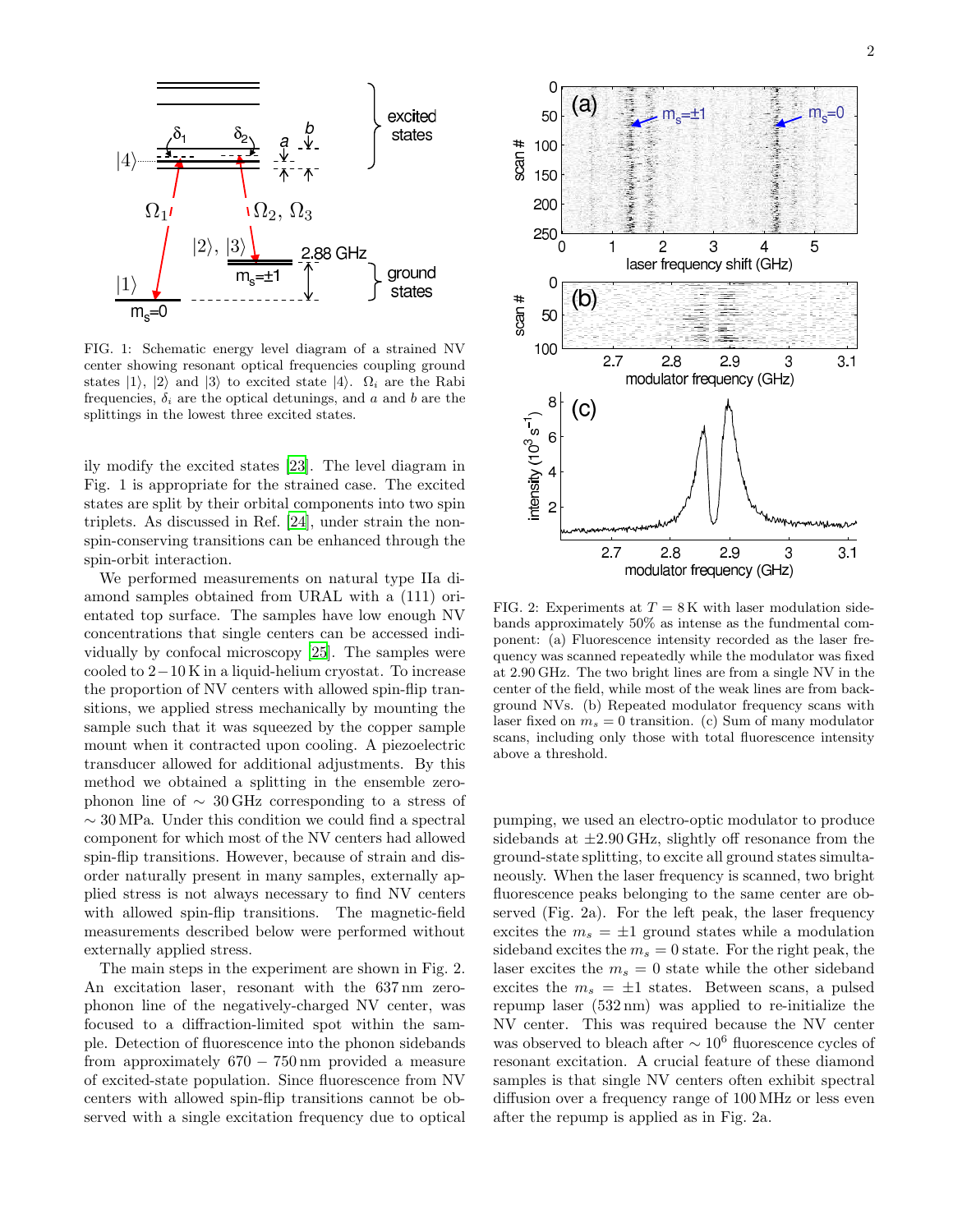To observe coherent population trapping, the laser frequency was fixed on one of the peaks, and the modulation frequency was scanned across 2.88 GHz with a 10 Hz repetition rate (Fig. 2b). Summing over many scans reveals a broad peak centered at 2.88 GHz with a narrow, central dip extending almost down to the background level, suggesting a large degree of spin coherence on twophoton resonance. The blinking between scans is due to the stochastic nature of the re-pump process. For the data in Fig.2c, a threshold procedure was used to include only those scans (about 50%) for which the NV center was in its optically active state. This reduces the background level with little effect on the shapes of the curves.

To understand this behavior theoretically, we use a four-level model which includes the three ground states  $|1\rangle$ ,  $|2\rangle$  and  $|3\rangle$  representing  $m_s = 0$  and two orthogonal linear combinations of  $m_s = \pm 1$ , and an excited state  $|4\rangle$ . The effective Hamiltonian in a rotating frame under the rotating-wave approximation is,

$$
\frac{H}{\hbar} = \begin{pmatrix} \delta_1 & 0 & 0 & \Omega_1^*/2 \\ 0 & \delta_2 & 0 & \Omega_2^*/2 \\ 0 & 0 & \delta_2 + \delta_{23} & \Omega_3^*/2 \\ \Omega_1/2 & \Omega_2/2 & \Omega_3/2 & 0 \end{pmatrix}, \qquad (1)
$$

where  $\delta_1$  and  $\delta_2$  are the laser frequency detunings from the 1-4 and 2-4 transitions, respectively,  $\delta_{23}$  is the level 2-3 splitting, and  $\Omega_i$  are the Rabi frequencies proportional to the square root of the laser intensities. When spontaneous emission is also taken into consideration, only eigenstates with zero probability amplitude in  $|4\rangle$  are stable (dark states), and all other states decay through fluorescence. Dark states can occur under two conditions:  $\Omega_2|1\rangle - \Omega_1|2\rangle$  is a dark state if  $\delta_1 = \delta_2$ , and  $\Omega_3|1\rangle - \Omega_1|3\rangle$ is a dark state if  $\delta_1 = \delta_2 + \delta_{23}$ . For the degenerate case  $\delta_{23} = 0$  we have a two-dimensional dark subspace. To obtain a quantitative prediction for the fluorescence intensity, which is proportional to the excited-state population, we must include spontaneous emission from  $|4\rangle$  as well as additional decoherence terms. We then solve a master equation [\[26\]](#page-4-8) for the steady-state density matrix  $\rho$  according to,

$$
d\rho/dt = -i[H/\hbar, \rho] + \mathcal{R}[\rho] = 0.
$$
 (2)

For  $\mathcal{R}[\rho]$  we included population decay rates  $\Gamma_i$  from  $|4\rangle$ to ground states  $|i\rangle$  and decay rates  $\gamma_{ij}$  of the off-diagonal density matrix elements  $\rho_{ij}$ .

To test agreement between experiment and theory and to obtain information on the individual transition strengths, we performed measurements under varied excitation conditions on another NV center. For the graphs on the left side of Fig. 3, the laser was on resonance with an  $m_s = 0$  transition while a weak modulation sideband (about 2% relative power) was scanned across the corresponding  $m_s = \pm 1$  transitions. In this case the shape of



FIG. 3: Measured and fitted fluorescence intensity vs. modulation frequency, using the middle excited state of an NV with excited-state level spacings (see Fig. 1)  $a = 0.31$  GHz and  $b = 0.94$  GHz. (a,c,e): laser fixed on  $m_s = 0$  transition;  $(b,d,f)$ : laser fixed on  $m_s = \pm 1$  transition. Excitation powers: (a,b):  $1.5 \,\mu$ W; (c,d):  $0.5 \,\mu$ W; (e,f):  $0.14 \,\mu$ W.

the fluorescence dip is determined mainly by the strength of the  $m_s = 0$  transition. For the graphs on the right, the roles of the laser and sideband were reversed. Results from several excitation powers are shown along with model fits. To reduce the number of free parameters, we used the constraints  $\sum_i \Gamma_i = \Gamma = 2\pi \times 13.4 \text{ MHz},$  $\Gamma_3/\Gamma_2 = \Omega_3^2/\Omega_2^2$ ,  $\gamma_{14} = \gamma_{24} = \gamma_{34} = \Gamma/2 + \gamma_4$ , and  $\gamma_{12} = \gamma_{13} = \gamma_{23} = \gamma_1$ . For each left/right pair of measurements, the ratios between  $\Omega_i^2$  and the relevant excitation powers were held constant. The fits in Fig. 3 used  $\Gamma_1/\Gamma \approx 0.8$  and  $\gamma_4 \approx 2\pi \times 23$  MHz and also included an adjustable background with linear slope. Under these conditions we obtain excellent agreement between theory and experiment. From the fits we can estimate the relative transition strengths for equal excitation power:  $\Omega_2^2/\Omega_1^2 = 0.14$  and  $\Omega_3^2/\Omega_1^2 = 0.05$ . Thus all ground states are coupled to the excited state. The  $m_s = \pm 1$  splitting of 5 MHz visible in the graphs on the right could be due either to strain or to a background magnetic field. We estimate an effective ground-state decoherence rate  $\gamma_1 = 2\pi \times 1.2 \text{ MHz}$ , which likely includes opticallyinduced decoherence mechanisms not described explicitly in the model. Analysis of the fitted density matrix close to two-photon resonance in Fig. 3a shows a nearly equal statistical mixture of the two dark states. The groundstate coherences  $\rho_{12}$  and  $\rho_{13}$  are approximately 99% and 90%, respectively, of the maximum possible for such a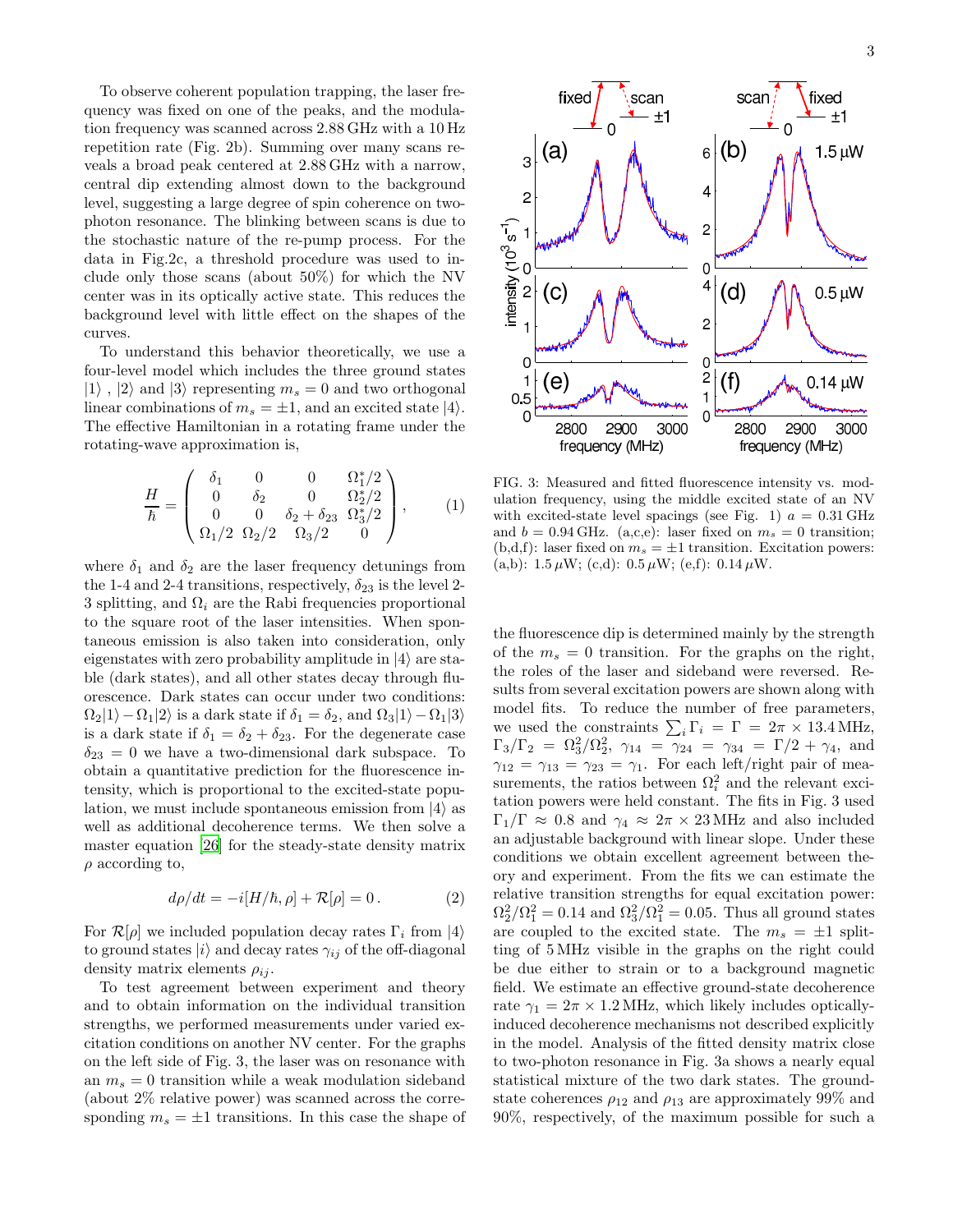

FIG. 4: Averaged fluorescence intensity vs. modulation frequency with laser fixed on  $m_s = \pm 1$  transitions for various magnetic fields: (a)  $0 G$  (b)  $4 G$  (c)  $10 G$  (d)  $17 G$ .

mixture.

To obtain a definite spin superposition, we can apply a weak magnetic field to remove the near-degeneracy of the  $m_s = \pm 1$  levels. Fig. 4 shows coherent population trapping data on a single NV center for several values of magnetic field. The fluorescence dip appears first near 2.88 GHz modulation frequency for zero magnetic field and then splits into two dips following the Zeeman splitting of the  $m_s = \pm 1$  states. Each dip corresponds to formation of a single dark state. We expect that increasing the magnetic field much further would lead to a decrease in the fluorescence intensity. Once the  $m_s = \pm 1$  splitting is larger than the optical transition linewidth, most of the population will collect in the unused ground level.

These results demonstrate steady-state formation of coherent superpositions of spin states of a single NV center with probability amplitudes directly tunable through the laser and sideband amplitudes. We expect based on these results that dynamic, optical control of the spin state will also be possible. Furthermore, this system allows for a tuning of the relative transition strength of the spin-flip versus spin-conserving optical transitions via external parameters such as strain or electric field. This might prove useful as a way to modulate the photonspin interaction. For potential applications, a remaining difficulty is how to reduce the spectral instability and inhomogeneity of the NV centers. It has recently been demonstrated that individual NV centers can be tuned in frequency through an applied electric field [\[25](#page-4-7)], providing a possible solution to this problem. To fully realize

the potential of diamond NV centers for photonic quantum information processing it will be necessary to couple them efficiently to optical cavities and waveguides. This would enhance the modest oscillator strength of the zero-phonon line and improve the extraction of emitted photons. Then, schemes for efficient interconversion between photonic and spin qubits could be realized [\[27\]](#page-4-9), and photons could serve as a communications bus between spatially separated spin qubits. Significant progress has been made toward fabrication of the necessary structures in diamond [\[28](#page-4-10)].

We thank Nobuhiko Kobayashi for help with XRD measurements. This work was supported by DARPA and the Air Force Office of Scientific Research through AFOSR contract no. FA9550-05-C-0017, DFG (project SFB/TR 21), EU (Integrated Project Qubit Applications QAP funded by the IST directorate as Contract Number 015848), 'Landesstiftung B-W' (project 'Atomoptik'), DARPA QuIST under AFOSR contract number C02-00060, the Australian Research Council, the Australian Government, the US National Security Agency (NSA), Advanced Research and Development Activity (ARDA) and the Army Research Office (ARO) under contracts nos. W911NF-04-1-0290 and W911NF-05-1- 0284, and the Alexander von Humboldt Foundation.

<span id="page-3-0"></span><sup>∗</sup> Electronic address: [charles.santori@hp.com](mailto:charles.santori@hp.com)

- <span id="page-3-1"></span>[1] M. S. Shahriar, P. R. Hemmer, S. Lloyd, P. S. Bhatia, and A. E. Craig, Phys. Rev. A 66, 032301 (2002).
- <span id="page-3-2"></span>[2] J. I. Cirac, P. Zoller, H. J. Kimble, and H. Mabuchi Phys. Rev. Lett. 78, 3221 (1997).
- <span id="page-3-3"></span>[3] L. Childress, J. M. Taylor, A. S. Sorensen, and M. D. Lukin, Phys. Rev. A 72, 052330 (2005).
- <span id="page-3-4"></span>[4] E. Arimondo and G. Orriols, Nuovo Cimento Lett. 17, 333 (1976).
- <span id="page-3-5"></span>[5] H. R. Gray, R. M. Whitley, and C. R. Stroud, Jr., Opt. Lett. 3, 218 (1978).
- <span id="page-3-6"></span>[6] K.-J. Boller, A. Imamoglu, and S. E. Harris, Phys. Rev. Lett. 66, 2593 (1991).
- <span id="page-3-7"></span>[7] A. V. Turukhin et al., Phys. Rev. Lett.  $88, 023602$  (2001).
- <span id="page-3-8"></span>[8] J. J. Longdell, E. Fraval, M. J. Sellars, and N. B. Manson, Phys. Rev. Lett. 95, 063601 (2005).
- <span id="page-3-9"></span>[9] R. Kolesov, Phys. Rev. A  $72$ ,  $051801(R)$  (2005).
- <span id="page-3-10"></span>[10] M. Atature, J. Dreiser, A. Badolato, A. Hogele, K. Karrai, and A. Imamoglu, Science 312, 551 (2006).
- <span id="page-3-11"></span>[11] M. V. Gurudev Dutt et al., Phys. Rev. Lett. 94, 227403 (2005).
- <span id="page-3-12"></span>[12] K. C. Fu, C. Santori, C. Stanley, M. C. Holland, and Y. Yamamoto, Phys. Rev. Lett. 95, 187405 (2005).
- <span id="page-3-13"></span>[13] T. A. Kennedy, J. S. Colton, J. E. Butler, R. C. Linares, and P. J. Doering, Appl. Phys. Lett. 83, 4190 (2003).
- <span id="page-3-14"></span>[14] E. van Oort, N. B. Manson, and M. Glasbeek, J. Phys. C. 21, 4385 (1988).
- <span id="page-3-15"></span>[15] F. Jelezko et al., Appl. Phys. Lett. **81**, 2160 (2002).
- <span id="page-3-16"></span>[16] F. Jelezko, T. Gaebel, I. Popa, A. Gruber, and J.Wrachtrup, Phys. Rev. Lett. 92, 076401 (2004).
- <span id="page-3-17"></span>[17] T. Gaebel *et al.*, Nature Phys. **2**, 408 (2006).